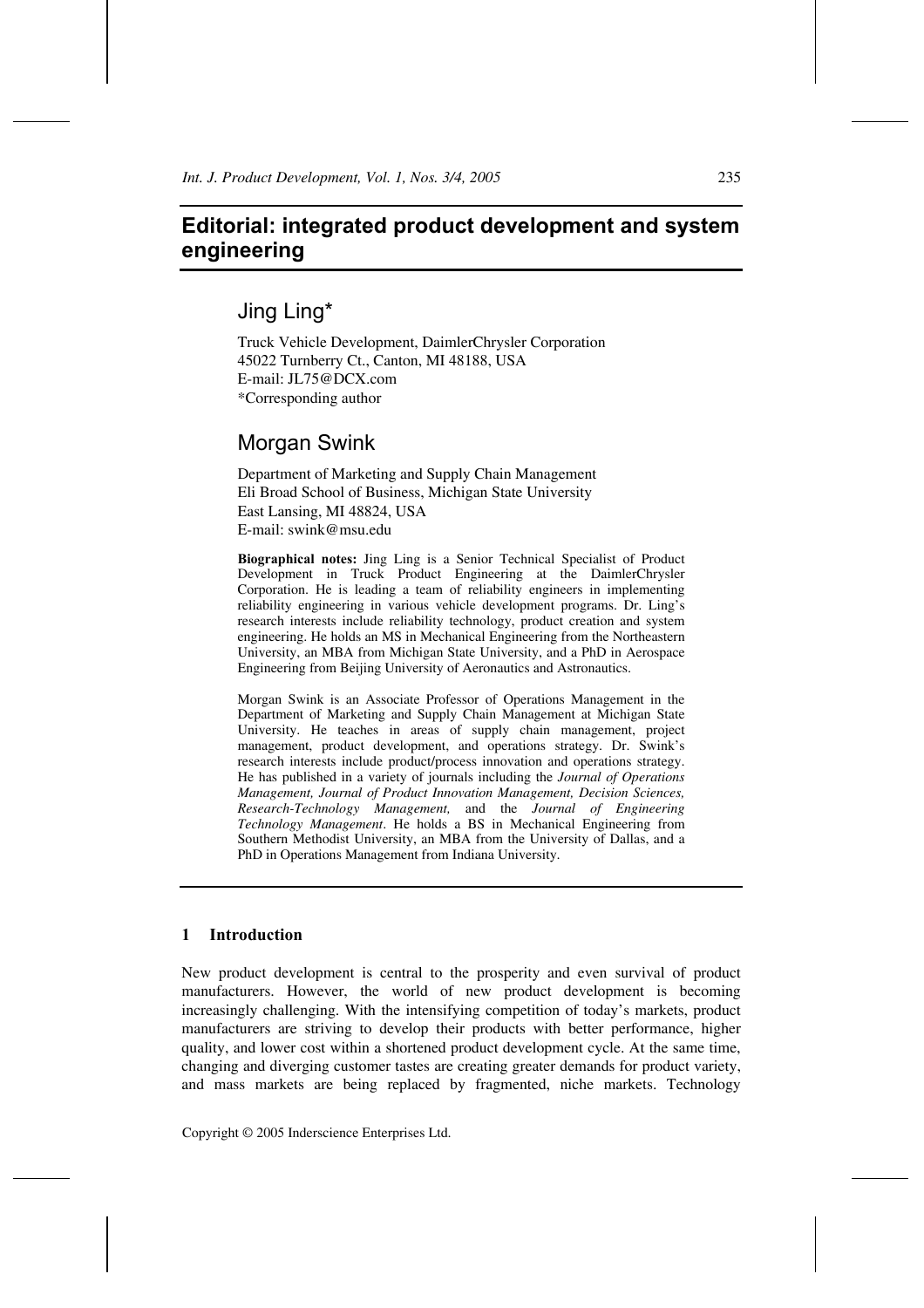#### 236 *J. Ling and M. Swink*

advances are providing new tools and approaches to product development. However, they also pose new challenges in terms of identifying proper uses and supporting infrastructures. Finally, globalisation is opening up new markets, global labour forces and global manufacturing bases. Given this dynamic environment, we believe that studying how to develop products in an effective and efficient manner remains one of the most important endeavours in product innovation research. This belief led us to propose and edit this special issue dedicated to the intersection of Integrated Product Development (IPD) and System Engineering (SE) concepts.

The term 'Integrated Product Development' is surely one of the most ubiquitous in business today. Different users of the phrase often attach different meanings to it. Indeed, as we sifted through the responses to our call for papers for this issue we discovered two broad perspectives represented by two different groups. At the product engineering level, 'Integrated Product Development' is often used to connote the concurrent consideration of interdependencies among different engineering disciplines such as mechanical, hydraulic, electric/electronic, and software. In this context, IPD refers to efforts aimed at establishing an effective product development process in which all these different disciplines are integrated to achieve the optimal performance for the overall product. Analyses at this level centre on product specifications, functional synthesis, and design trade-offs.

At a broader business level, managers tend to use IPD as an umbrella term for efforts to concurrently address and synthesise information from market research, product planning, product engineering, manufacturing, procurement, supply, and support functions. Business-level IPD also considers the impacts of a given product development effort in regard to long-range business plans, profitability, team formation and function, regulation and environment consideration, and societal changes.

'System Engineering' is a set of activities and processes that interact to achieve predetermined performance objective. SE is an approach that fits the requirements of the 'Integrated Product Development' very well. In product development, 'System Engineering' defines a structured process that proceeds from concept design to product production using an interdisciplinary approach focused on defining customer needs and expectations early in the development cycle, then proceeding with design synthesis and system validation. This systematic effort integrates all the disciplines and specialty groups, and considers both the business and the technical needs of all customers with the goal of providing a quality product that meets user needs.

Our 'Call for Papers' invited prospective authors to submit papers that addressed IPD from either systems engineering or broader business perspectives. In total, we received 16 paper submissions in response to the 'Call for Papers.' The papers addressed a mix of tools and techniques for IPD as well as theoretical elements of IPD. Each paper was blind-reviewed by two subject experts including one academic researcher and one industrial practitioner. Based on the review comments from subject experts and our own reviews of the papers, we conditionally accepted five papers pending required modifications, we notified the authors of another five papers to resubmit revised papers for further review, and we rejected the remaining six papers. After a second iteration of reviews, we decided to accept a total of eight papers for inclusion in this issue. These eight papers provide excellent coverage of both practical and academic considerations of the elements of 'Integrated Product Development' and 'System Engineering' discussed above.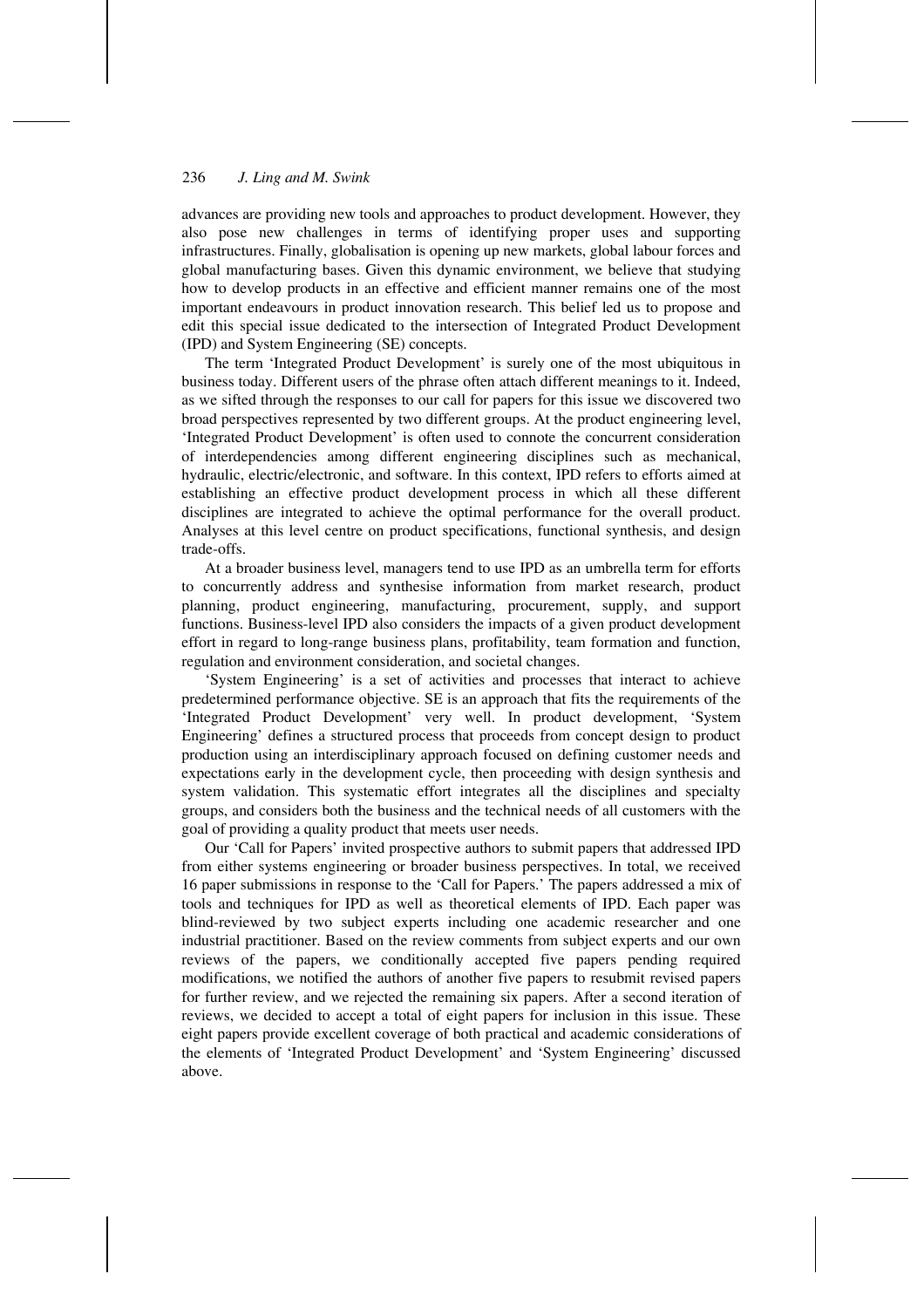#### **2 Overview of the papers included in this issue**

This special issue brings together articles reflecting different views of IPD and SE. Several of the articles describe tools and techniques; others illustrate how IPD approaches are related to product development speed, design quality (product performance), and customer satisfaction. All of the papers point out unique challenges and implementation issues associated with successful IPD.

In the first paper, 'Exploring New Product Innovation Types and Performance: The Roles of Project Leadership, Functional Influences, and Design Integration', M. Swink explores the varying impacts of the three areas of integrative project management on project performance in incremental, architectural, and radical NPD projects.

The three important project management aspects are project leadership, functional influences, and design integration techniques. Swink reports the results of a multivariate analysis of survey data for a broad cross-section of NPD projects in manufacturing industries. The results suggest that the importance of various integration approaches and tools do vary across different NPD project types. The research concludes that NPD project managers would benefit from recognising and acting upon different levels and types of uncertainties associated with different types of NPD. Further, this paper points out the need and importance of future research to develop and advance our understanding of contingencies that may apply to IPD approaches.

Breakthrough products often have more complex built-in technology and functionality than their traditional counterparts. Since most customers do not have prior experience with breakthrough products, they usually spend more significant time, money, and/or effort in learning their innovative features. In the paper 'Time-To-Value, Customer Learning, and the Development of Breakthrough Products', C. Chen and H. Noori develop a conceptual framework to analyse the impacts of time-to-value on post-purchase customer learning and the development of breakthrough products from an integrative perspective of design and marketing. They develop a mixed-influence function inspired by psychological research and case studies to model the learning process undertaken by customers and to derive some useful guidelines for new product development. Their analysis shows that time-to-value has significant impacts on customer satisfaction and the success of a breakthrough product. For example, a customer may choose to terminate the learning process before a product's entire embedded value is realised in order to maximise its utility. To avoid such an unwanted consequence, the authors suggest that product developers should take into consideration the timing aspect of customer learning in formulating strategies for new product design. The authors also list several useful guidelines and strategies that can be used to manage the development of breakthrough products marketing strategies for improving the probability that consumers will embrace the breakthrough products. The paper delivers an excellent example of how rigorous mathematical modelling might be applied to integrate marketing and product design concerns for breakthrough products.

As markets and technology change, time-based competitors create integrative product development practices that reduce response-time and enhance customisation capabilities. Such time-based product development practices (TBPDP) often involve computer-mediated knowledge work, enabled by end-user computing capabilities. In the paper 'Level of end-user computing moderates the impact of Time-Based Product Development Practices on performance', P.J. Rondeau, M.A. Vonderembse,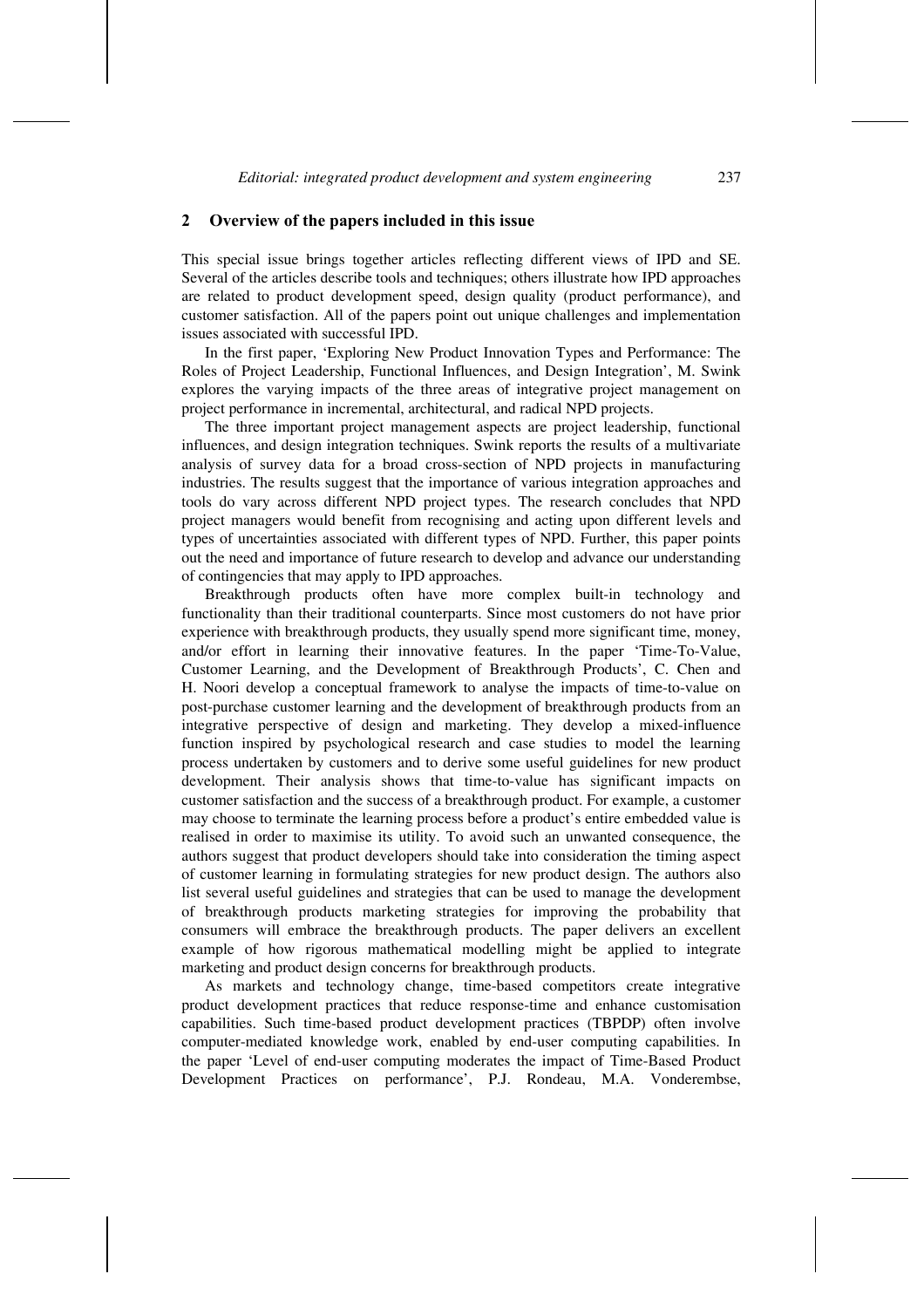#### 238 *J. Ling and M. Swink*

T.S. Ragu-Nathan and M. Cao develop a theoretical framework that describes relationships among TBPDP, performance, and end-user computing. Data collected from manufacturing managers and executives are statistically analysed. The results support the claim that end-user computing skill and end-user involvement moderate the impact of TBPDP on performance. As end-user skill and end-user involvement increase, the effect of TBPDP on performance becomes stronger. End-user skill and involvement in Information System development are essential in distributed data processing activities like TBPDP. This climate enhances creativity, knowledge sharing, and continuous learning.

In the next paper, 'A Multi-Purpose Hand-Tool Development: Implementation of a Collaborative Design Process in Aerospace Industry', B. Kayis and K. Hoang present their research associated with the successful development of a new multi-purpose hand tool in the aerospace industry. The collaborative design, development and implementation approach using the concept of 'real users as active partners', was identified as the key success factor for the high acceptance of the new product among users. Comparing to the prevailing practice of 'design for X' (DFX) where 'X' is various product life-cycle concerns, such as manufacturability, recycleability, serviceability, etc*.*, the authors suggest that the approach of 'collaboration with extended enterprise' is composed of multiple parties in multiple locations focusing on collaborative design, or 'design with X', where 'X' refers to constituents of the extended enterprise. The challenges identified by the authors in the implementation of the collaborative design approach are to raise an awareness for a better, safer, and productive working environment; to build a supportive culture and transparency in operations; to have a collective objective and project goal; to exchange ideas on a continual basis; and to increase both individual's and the team's knowledge.

Customers' expectations are constantly changing due to the volatile marketing environment. Shortening product life cycle is an important issue to be addressed and its achievement requires a good collaborative environment for the product development process. However, collaboration is often hampered by limited information and communication systems. In the paper 'A Generic Model to Support Rapid Product Development: An XML Schema Approach', C.M.K. Lee, H.C.W. Lau, K.M. Yu, and W.H. Ip present a technical approach to providing a universal product information exchange standard. The proposed 'Product Information Markup Language' enables data exchange between traditional relational databases and knowledge bases, thus allowing knowledge management tools to access, manipulate, and exchange product data formatted with XML. In providing these capabilities the proposed system helps designers identify and respond to design interdependencies that might otherwise go unnoticed.

In the paper, 'A Case Study of Vehicle Cooling System Optimisation through System Engineering', R.A. Wade presents a detailed example of applying system engineering principles in vehicle cooling system design. The challenges in implementing system engineering principles, the author identifies, are that organisational learning that led to programme changes before project completion impeded the new product development process and mutually exclusive requirements, inhibited the system integration process and could have forced the system to operate in conditions known to lead to failure. The other challenges faced in correcting the system issue included working with independent organisation structures, tight programme timing, and changing evaluation methodology. The author points out that system engineering tools such as Parameter Diagrams and Limit Diagrams helped guide decisions on the programme. The application of system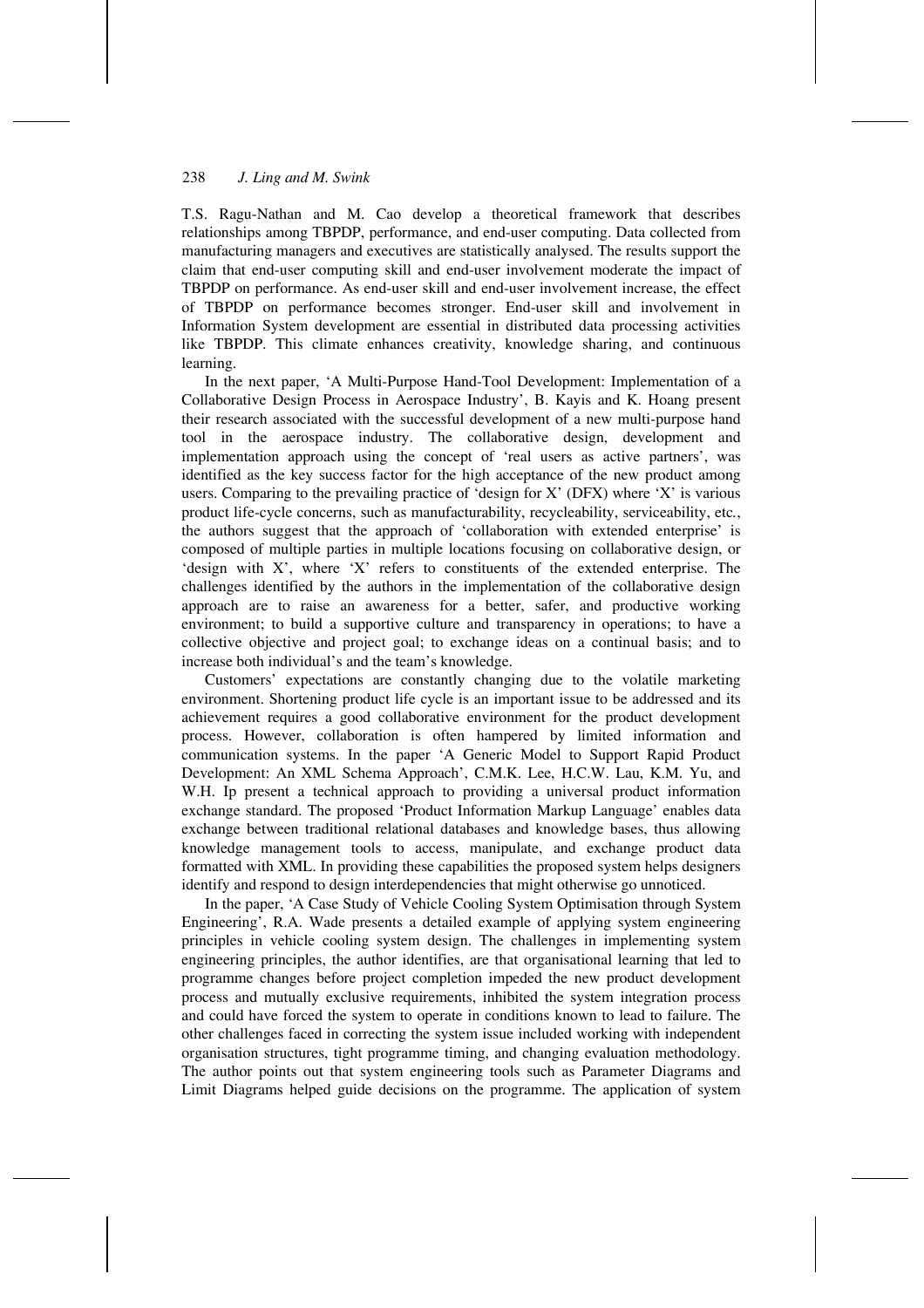engineering principles led to organisational learning that improved the capability and confidence of the entire organisation, and the Chief Engineer guided the team to prevent design iteration and look at improved subsystem requirements. An optimised design solution, which satisfied all subsystems and established a robust cooling system design, was found. This paper presents an excellent example of how system engineering can be used in product development to resolve conflicted requirements, manage programme progress, and, therefore, enhance product development performance.

In the paper, 'Multidisciplinary Design Optimisation of Elastomeric Mounting Systems in Automotive Vehicles', Z. Ma and C. Qi present a design optimisation problem with multidisciplinary objectives for a general purpose elastomeric mounting system (EMS). The multidisciplinary design objectives include quasi-static, dynamic and stability targets. Reliability assessment of the optimum design is also conducted in order to consider uncertainties of the system parameters due to the manufacturing and assembling variations. Design optimisation of a real vessel-mounting system in an innovative concept vehicle is used as an example to demonstrate the feasibility of the approach developed. While the paper deals specifically with the design of elastomeric mounting systems, the introduced problem formulation and solution approach could be generalised to other design challenges that have similar problem structures. The paper represents an exemplary research work addressing design optimisation with multidisciplinary objectives.

Mechanical fatigue subject to external and inertia transient loads in the service life of mechanical systems often leads to structural failure due to accumulated damage. A structural durability analysis that predicts the fatigue life of mechanical components subject to dynamic stresses and strains is a computer-intensive, multidisciplinary simulation process, since it requires the integration of several computer-aided engineering tools and large amounts of data communication and computation. In the paper 'Structural Durability Design Optimisation and Its Reliability Assessment', B.D. Youn, K.K. Choi, and J. Tang develop an integrated CAD-based computer-aided engineering process to effectively carry out design optimisation for structural durability, yielding a manufacturable, durable, and cost-effective product. In addition, a reliability analysis is executed to assess the reliability of the deterministic optimal design.

#### **3 Future research**

Although the selected eight papers included in this issue provide a relatively broad coverage of 'Integrated Product Development' and 'System Engineering' issues, many other issues remain. We believe that research of IPD at the business level needs to include many other relatively unaddressed issues such as product finance, human resource requirements, and regulatory considerations. Further, efforts to bring together the concentrated engineering-focused research of system engineering processes along with broader business level integration research should yield great insights into the development and application of IPD processes. In sum, IPD includes both technical problems and business interactions. Research that recognises both of these perspectives will yield more complete 'design solutions' and development processes that are sustainable and amenable to organisational and behavioural constraints.